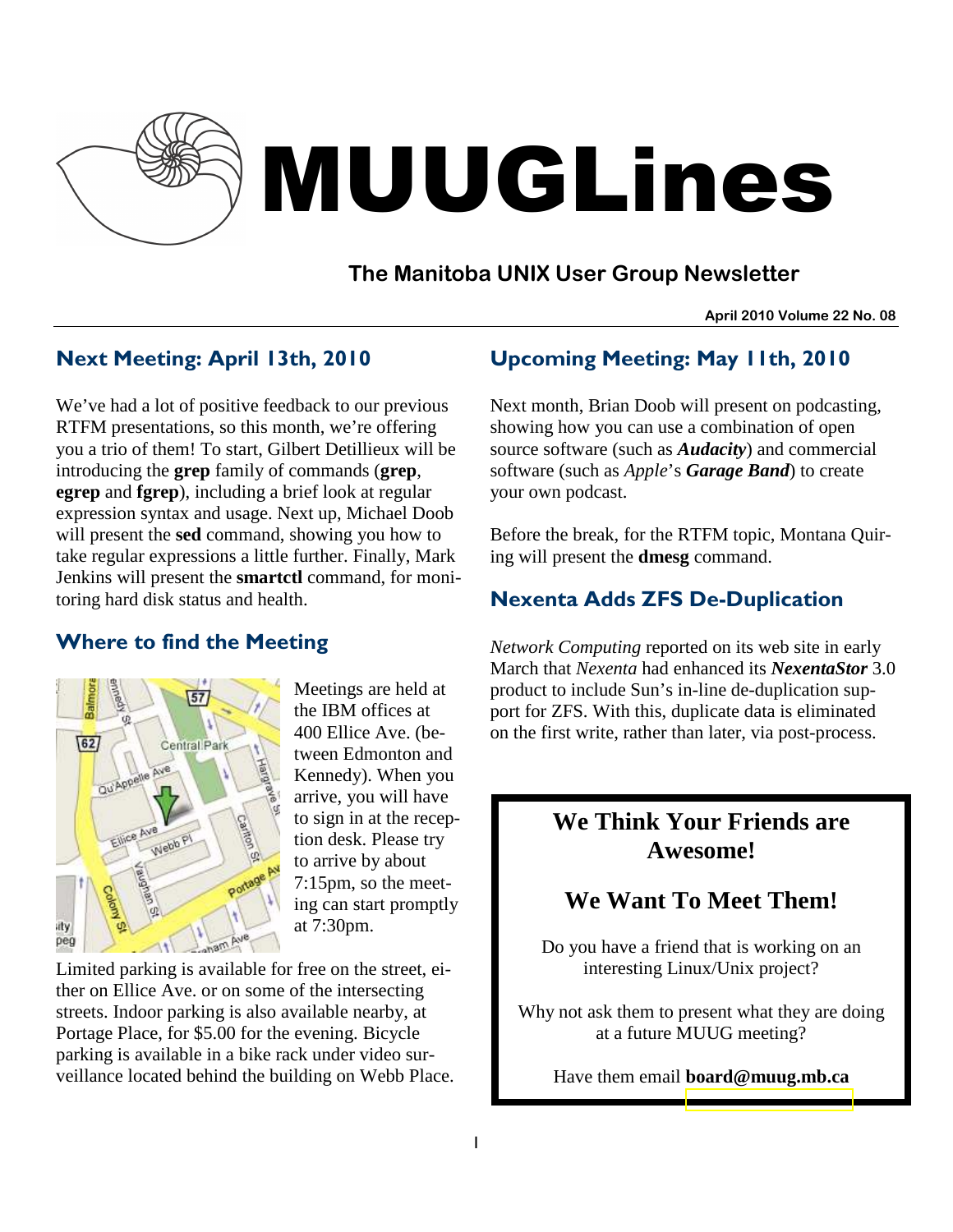Sun introduced the in-line de-duplication feature in ZFS in the fall of 2009, but this is the first commercial product to use it.

**[http://www.networkcomputing.com/deduplication/](http://www.networkcomputing.com/deduplication/nexenta-deduplicates-zfs.php) [nexenta-deduplicates-zfs.php](http://www.networkcomputing.com/deduplication/nexenta-deduplicates-zfs.php)** 

## Are Your Eyes Getting Old?

*(or, Buying a New Large-Format LCD Monitor) By Adam Thompson <[athompso@athompso.net>](mailto:athompso@athompso.net)*   $\left(\text{cc}\right)$  BY-ND

Many of you have heard me complain about the fact my screen is getting too small to read comfortably. Of course, my screen isn't shrinking – my eyes are just getting older and gradually losing their ability to focus. I've tried to find reading glasses that would help, but I just can't find a pair that fits comfortably. I have new prescription lenses, but their focal length is optimized for driving, not reading a screen. I've tried increasing the font size under Windows, MacOS X and Gnome: that works, more or less, but there are a surprisingly large number of applications (even brand-new apps!) that seem to have been hardcoded to specific pixel sizes, and the scaling feature in all three of those GUIs doesn't work perfectly – some apps are suddenly too big to fit on screen, others have labels and buttons truncated.

It occurred to me that there's another way to deal with this problem: buy a screen with a lower resolution. By resolution, I don't mean the typical "1024x768", which is sometimes called the "display resolution", I'm talking about the pixel density – the same number we compare when we're talking about printers: 75dpi, 100dpi, 1200dpi, etc. Of course, printers now range from 600dpi (cheap lasers) to the mind-boggling 5660dpi of some photo-quality color inkjets, while display resolutions range from about 75dpi to just over 100dpi. There are plenty of exceptions: some mobile devices have screens well in excess of 200dpi, but you won't find that sort of number in an ordinary desktop LCD monitor.

I did a quick, non-scientific survey of the LCDs monitor sizes and resolutions available in Canada right now (by browsing the TigerDirect website) and

found that the available monitors range from 82dpi up to 102dpi. That's a fairly large difference. To illustrate that difference, here's what the a lowercase "a" at 82dpi and the same letter at 102dpi would look like:



There's a 24% difference in size between the highestand lowest-density LCDs in this chart. The DPI column is the approximate pixel density (or "resolution") based on the "display resolution" and data (diagonal screen size or pixel size) provided by the vendor. My calculations assume square pixels, which is typical, but not always correct. Do not buy a monitor based only on this chart: the quality of the various parts in a monitor will make at least as big difference!

| <b>XRES</b> | <b>YRES</b> | Size(in) | PIXELPITCH(MM) | <b>DPI</b> |
|-------------|-------------|----------|----------------|------------|
| 1920        | 1200        | 27.5     | 0.309          | 82         |
| 1366        | 768         | 18.5     | 0.300          | 85         |
| 1024        | 768         | 15       | 0.297          | 86         |
| 1280        | 1024        | 19       | 0.294          | 86         |
| 2048        | 1152        | 27       | 0.291          | 87         |
| 1920        | 1200        | 25.5     | 0.287          | 89         |
| 1440        | 900         | 19       | 0.284          | 89         |
| 1920        | 1080        | 24.6     | 0.283          | 90         |
| 1680        | 1050        | 22       | 0.282          | 90         |
| 1920        | 1080        | 24       | 0.277          | 92         |
| 1600        | 900         | 20       | 0.276          | 92         |
| 1920        | 1080        | 23.56    | 0.272          | 94         |
| 1920        | 1200        | 24       | 0.270          | 94         |
| 1920        | 1080        | 23       | 0.266          | 96         |
| 1280        | 1024        | 17       | 0.264          | 96         |
| 1440        | 900         | 17       | 0.255          | 100        |
| 1600        | 1200        | 20       | 0.255          | 100        |
| 2560        | 1600        | 30       | 0.250          | 102        |
| 2048        | 1152        | 23       | 0.249          | 102        |
| 1920        | 1080        | 21.5     | 0.248          | 102        |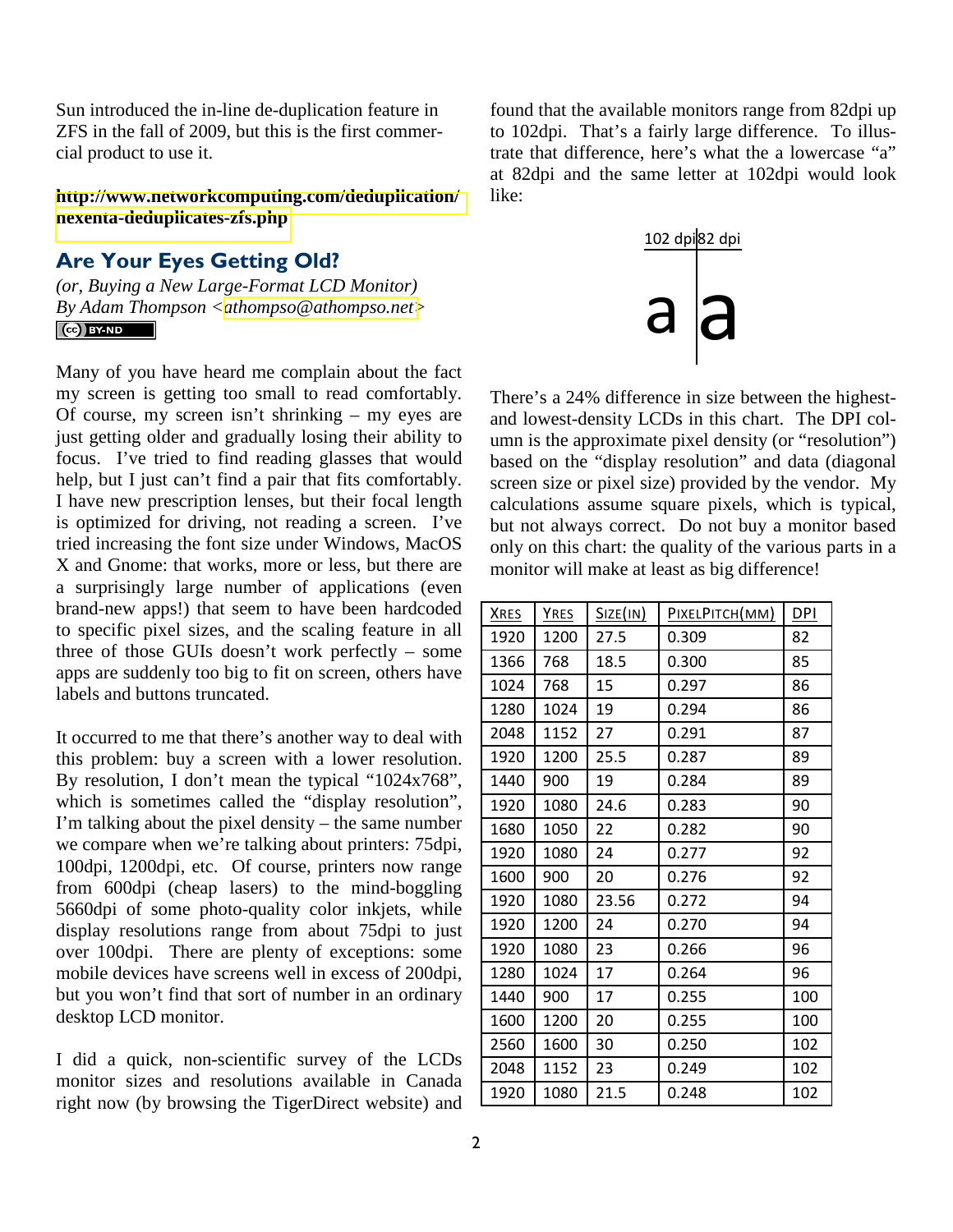Display "resolution" is typically expressed as WIDTHxHEIGHT, for example many laptops have a 1024x768 display. Also, we're back to the bad old days of CRT size inflation: 18.5" LCDs are now called "19-inch class", 21.5" are called 22", and so on. The values in this chart are approximate, but are typical of monitors that size and display resolution.

You can calculate the approximate DPI of a monitor yourself by dividing 25.4 by the pixel pitch (in millimeters). If you don't have the pixel pitch or the DPI, use one of these two formulas

| $pitch$ <sub>mm</sub> | $25.4\times size_{in}$<br>- 61    | $\mathcal{X}^{\mathcal{A}}$<br>المسالد |
|-----------------------|-----------------------------------|----------------------------------------|
|                       | <b>Septime</b><br>$v^z$<br>` ∔- ∖ | size                                   |

where x and y are the # of horizontal and vertical pixels respectively.

## Double-Spacing with "sed"

Think you know **sed**, the UNIX stream editor, like the back of your hand? After having known and used **sed** for almost 30 years, your humble editor was still surprised by a couple simple but effective one-liners, in a recent *IT World* article.

Want to double space a text file, adding a blank line after each line in the file? How's this for simple?...

sed G <input >output

Want to get rid of those blank lines again? Here's an almost as simple command to delete every second line:

sed 'n;d'

The article doesn't get into exactly how these work, so you might also want to RTFM on **sed**(1), or come to the RTFM session at the April MUUG meeting!

**[http://www.itworld.com/operating](http://www.itworld.com/operating-systems/100018/unix-tip-sed-awk-still-friendly-after-all-these-years)[systems/100018/unix-tip-sed-awk-still-friendly](http://www.itworld.com/operating-systems/100018/unix-tip-sed-awk-still-friendly-after-all-these-years)[after-all-these-years](http://www.itworld.com/operating-systems/100018/unix-tip-sed-awk-still-friendly-after-all-these-years)**

# PS3 Firmware Update 3.21 Blocks Linux, Other OS'es

This isn't an April Fools joke, but on April  $1<sup>st</sup>$ , a new firmware update for the PS3, v3.21, will disable the "Install Other OS" feature, which allowed users to install Linux or other systems on their PS3. If users opt to not install the update, they will be unable to sign into the PlayStation Network, or play newer copy-protected videos.

#### **[http://blog.us.playstation.com/2010/03/28/ps3](http://blog.us.playstation.com/2010/03/28/ps3-firmware-v3-21-update/) [firmware-v3-21-update/](http://blog.us.playstation.com/2010/03/28/ps3-firmware-v3-21-update/)**

An iPhone hacker, George Hotz, has vowed to restore Linux support. Hotz has managed to crack the PS3, three years after its initial release, and is encouraging gamers not to install the update until he find a way to hack it to keep the Other OS option.

**[http://arstechnica.com/gaming/news/2010/03/hacke](http://arstechnica.com/gaming/news/2010/03/hacker-vows-to-fight-sony-ps3-update-restore-linux-support.ars) [r-vows-to-fight-sony-ps3-update-restore-linux](http://arstechnica.com/gaming/news/2010/03/hacker-vows-to-fight-sony-ps3-update-restore-linux-support.ars)[support.ars](http://arstechnica.com/gaming/news/2010/03/hacker-vows-to-fight-sony-ps3-update-restore-linux-support.ars)** 

## Scottish Economic Stimulus via FOSS?

"If it's not open source, it's crap!" Can't you just hear SNL alumnus Mike Meyers saying that in his thick Scottish brogue? Open source advocates in the UK are trying to encourage governments to reconsider their priorities for government-funded IT spending, after recently awarded contracts to Scottish tenders, who will be reselling and installing American software.

While the awarding of contracts to local firms may seem reasonable, commissions of only between 5 and 10% are earned by these companies, with the bulk of the software budget going to the USA. Use of open source software would allow for more of the tax revenue to stay within the country.

#### **[http://www.booshnews.com/2010/03/30/stimulate](http://www.booshnews.com/2010/03/30/stimulate-the-economy-in-scotland-by-using-open-source-software/)[the-economy-in-scotland-by-using-open-source](http://www.booshnews.com/2010/03/30/stimulate-the-economy-in-scotland-by-using-open-source-software/)[software/](http://www.booshnews.com/2010/03/30/stimulate-the-economy-in-scotland-by-using-open-source-software/)**